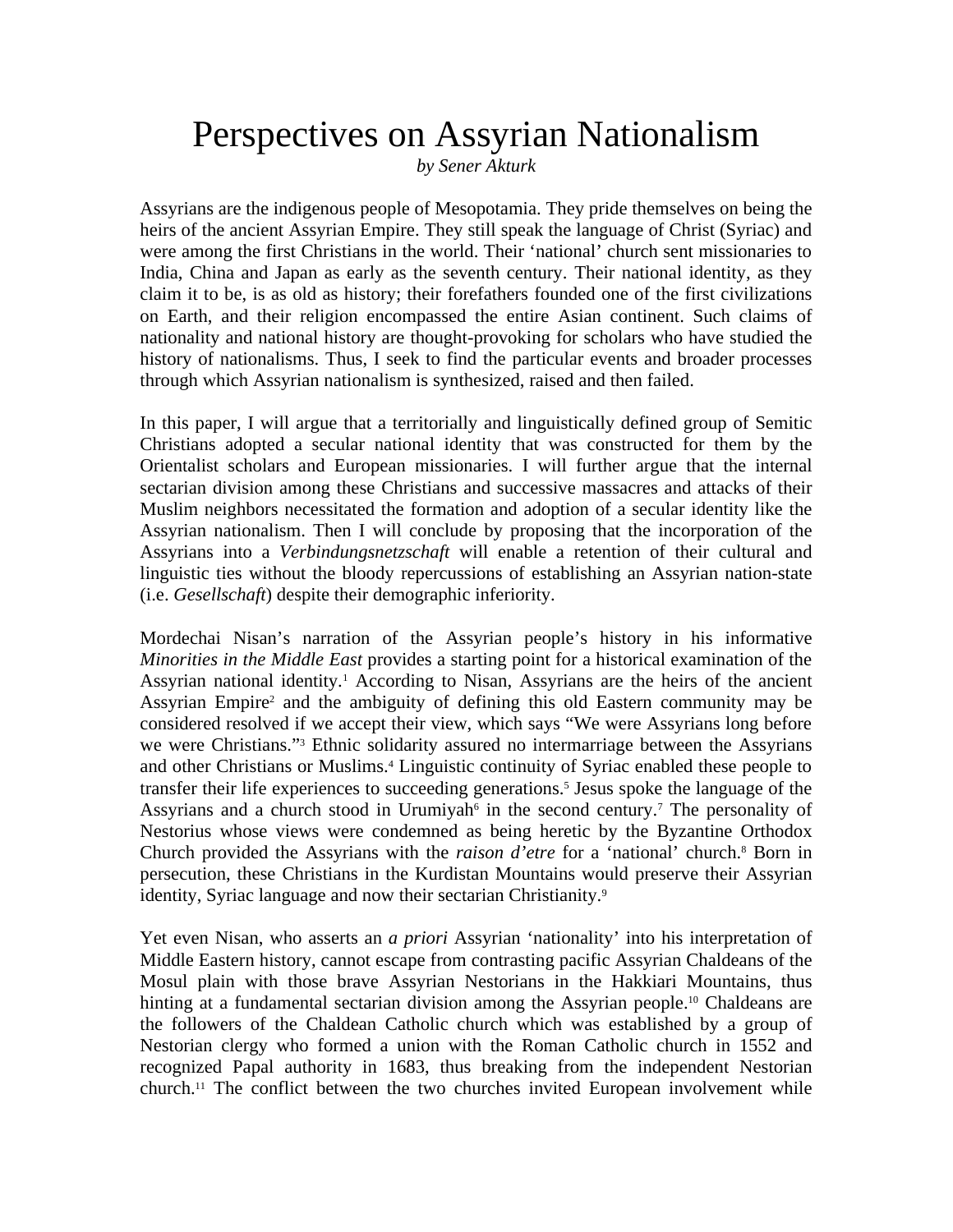exacerbating division within the Assyrian community.<sup>12</sup> Assyrians' cooperation with the Europeans provoked the enmity of their Kurdish neighbors and Ottoman sovereigns, leading to the massacre of the Assyrians by the Kurds and the Turks in the First World War. The massacres of 1915 catalyzed the fledgling Assyrian national consciousness and also initiated a series of flights, as a consequence of which, Assyrians finally settled in the environs of Mosul in Northern Iraq.<sup>13</sup> The various attempts to settle the Assyrians in Canada and Brazil were unsuccessful.<sup>14</sup>

By attaching Assyrian nationality to the ancient Assyrian Empire, Nisan asserts an Assyrian nationality that is 'as old as history.'<sup>15</sup> On the contrary, the usage of the term 'Assyrian' as a specific reference to the people that we now know as Assyrians is fairly new. The Ottoman Empire, when it finally created a *millet16* out of the so-called Assyrian people in 1844, created a Catholic Nestorian, that is, a Chaldean, *millet* as opposed to an Assyro-Chaldean or an Assyrian *millet* as the Assyrian nationalists would like it to be. The so-called Assyrians were commonly referred to as the 'Nestorians' or 'Chaldeans' before and at the beginning of the  $19<sup>th</sup>$  century. In 1833, Eli Smith published a book about his research in Armenia and his visit to the Nestorian and Chaldean Christians.<sup>17</sup> The term 'Assyrian' did not even appear in the index of his book. Smith identified the people that he met as 'Nestorians' or 'Chaldeans' and draw stark contrasts between these two groups.<sup>18</sup> The Assyrian myth is likely to have been revived by the publication of the Orientalist Henry Layard's "Nineveh" in 1849.<sup>19</sup> But even then, the usage of the terms Nestorian and Chaldean overwhelmed the usage of the 'Assyrian' for a while.

What is most remarkable about the  $19<sup>th</sup>$  century is the explosion in the number of books written about the Assyrians, Nestorians and Chaldeans.<sup>20</sup> This fact alone testifies to an insightful correlation between Orientalist 'research', missionary activity and the rise of the Assyrian identity in the golden age of colonization. "Archbishop of Canterbury's Appeal for the Assyrian Christians" in 1886 marks the level of legitimacy the term 'Assyrian' gained in less than fifty years.<sup>21</sup>

Even today, the definition of an Assyrian is the topic of a heated debate. Based on its own investigations and consultation with scholars versed in historical and ancestry knowledge, U.S. Census Bureau has classified the following people as Assyrians: Aramean, Assyrian, Chaldean, Chaldo, Jacobite, Kaldany, Kaldu, Kassdem, Kasdu, Nestorian and Telkeffe.<sup>22</sup> Yet the Chaldean church insists on preserving the term 'Chaldean' as part of its identity.<sup>23</sup> I assert that the Chaldeans' unrelenting resistance to the secular national identity building effort of their Assyrian brethren points out to the *incompleteness* of Assyrian nation building in the year 2001.

European-originated Christian Missions' impact over the Assyrian nationhood is an issue that has been and still is debated. Nisan emphasized the role of the Missionaries in standardizing Syriac, increasing literacy, and mobilizing nationalist thinking and encouraging political leadership.<sup>24</sup> On the contrary, Eden Naby, in his close examination of the Assyrian community in the Persian city of Urumiyah, claimed that the coming of the Christian Missions in effect put an end to Assyrian unity, as they brought Western education, coupled with Western Christian denominational dissension, to the Nestorian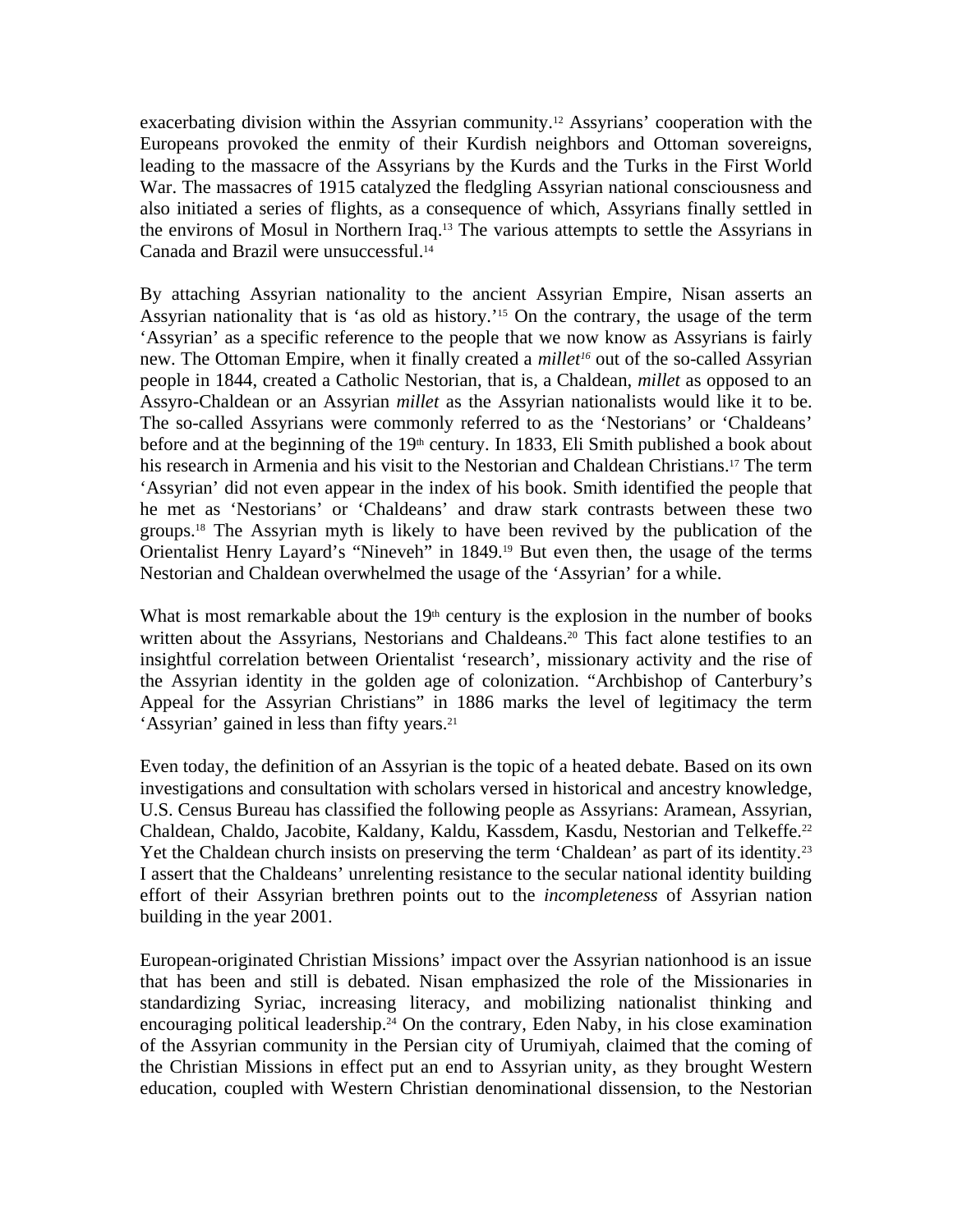Assyrians.<sup>25</sup> Moreover, children who attend Missionary schools were taught the languages of their mentors but the classical Syriac needed for connecting to Assyrian tradition, philosophy and literature was not taught.<sup>26</sup> Every Missionary school became a bastion of imperialist ambitions. The Lazarist Mission's influence was sufficient to establish Salamas (an Assyrian town in West Iran) as a Catholic, French-oriented base.<sup>27</sup> The American Mission became the exclusive organ of the Presbyterian Church, and rather than help the old church, Americans encouraged the establishment of a breakaway, native Presbyterian congregation.<sup>28</sup> By the beginning of the century the Presbyterian Church had effectively pushed the Nestorian culture in Urumiyah into the background.<sup>29</sup> Even though the British and American missions concerted their efforts, Assyrians sought Russian political protection and favor through mass conversion to the Russian Orthodox faith.<sup>30</sup> Nestorian Church property was transferred to Russian Orthodox control.<sup>31</sup> As these examples reveal, religious identity and conversion patterns were correlated to a clientalist exchange of favors in which indigenous Assyrians converted to the denomination of the European power that is expected to provide the most benefits.

As a partial conclusion, since Assyrians did not have their own sovereign state or their own 'national' education system, external powers were able to manipulate and fragment Assyrian nationality. Assyrians needed to be able to form their national identity without any external (i.e. imperialist European) manipulation.

According to Eden Naby, many Assyrian intellectuals opposed the denominational fragmentation of the Assyrian community orchestrated by the European imperial powers. Even though acknowledging the economic and political benefits of the European interference, these intellectuals also understood that the denominational divisions and separate spheres of European influence prevent the unification of the Assyrian nation. The secularist-nationalist Assyrian periodical *Kukhva* began its publication in 1906, after all the Western missions established their periodical presses.<sup>32</sup> *Kukhva* served as the organ of the newly emerging local Assyrian leadership and attempted to keep alive the nonsectarian Assyrian language, literature and cultural heritage, despite pressure from the Mission presses.<sup>33</sup> *Kukhva* voiced support for Assyrian unification efforts both inside and outside Urumiyah.<sup>34</sup> It also promoted efforts to improve inter-communal relationships between Assyrians and their Muslim neighbors.

*Kukhva* was a cause for and the expression of the first stirrings of Assyrian nationalism. Even though the Assyrian national myth was created by the European Missions and Orientalists,<sup>35</sup> once it is created, Assyrians gradually embraced this identity as a means to define themselves in an increasingly 'nationalized' world. Progressive Assyrians of *Kukhva* condemned the sectarian divisions and the foreign Missions, and called for the unification of the Assyrian nation on a secular basis.

*"Kukhva editorial declared that although Assyrians had derived much benefit from the presence of the Missions, they were prepared now to build their own schools and churches and conduct their affairs by themselves. Struggle and hardship are better than being victimized and exploited by 'people…who sell their nation for a salary or a*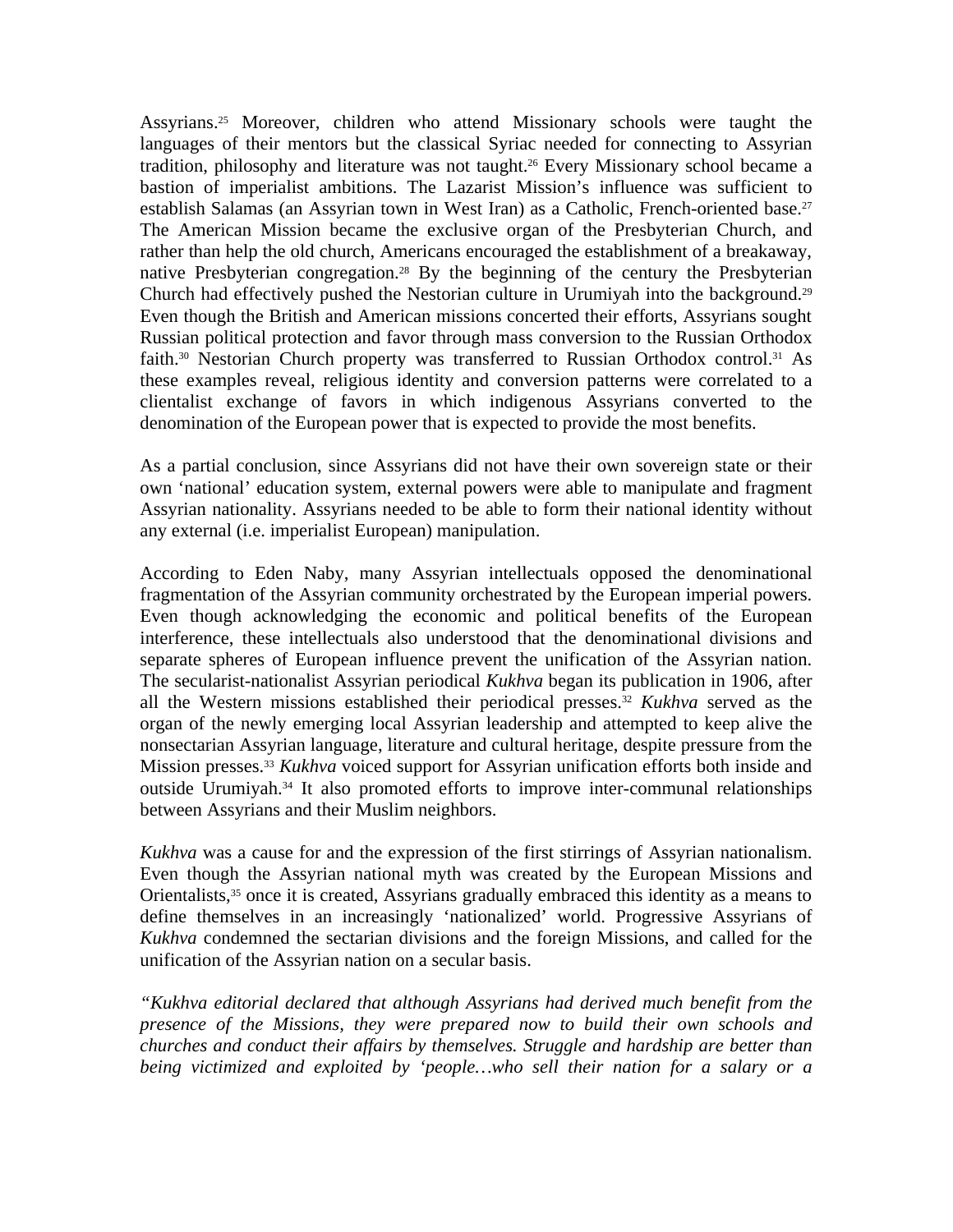*position.' The editorial ended by requesting that the Missions depart and take their 'little disciples' with them."<sup>36</sup>*

Condemnation of the foreign Missions was the end result of a severe sectarian division that divided the Assyrians into four different *millets* in Persia. Unlike the Armenian and Jewish communities in Urumiyah, the Assyrians had four *milletbashis* (community heads) serving Presbyterians, Roman Catholics, Russian Orthodox and Nestorians separately.<sup>37</sup> In another case, the Persian Constitution of 1906 had given the Assyrians (yet they were referred to as "Chaldeans/Nestorians") the right to send one delegate to the legislature.<sup>38</sup> Yet, the Russian interference in the relationship between the Assyrian community and the Iranian government, through the institution of the Russian Orthodox Mission, had lost the Iranian Assyrians their first opportunity for legitimate participation in government.<sup>39</sup>

The dedication of the Western Missions to the proselytism of the native Christian church led to sectarian dissent in a *millet*, which had persevered as a unit for centuries under Islamic governments.<sup>40</sup> Being aware of this fact, progressive Assyrians attempted to neutralize the discord wrought by the Missions through fostering better relations with the Persian authorities, opening channels of communication among Assyrians divided by sect and separated by geography and improving conditions in Assyrian territories so that migration to the West would not be the sole alternative available to the ambitious youth.<sup>41</sup> World and local events conspired to doom the attempt.<sup>42</sup>

The First World War was a disaster for the Assyrians. Threatened by the Kurdish and Turkish attacks, Nestorians of (Ottoman) Hakkari fled to the Russian occupied Urumiyah and once the Turkish troops captured Urumiyah in 1918, most of the Assyrians fled to the British occupied Northern Iraq. At the end of the war, the surviving Assyrian community had become too widely scattered to attempt a unification on the scale of that preceding World War I.<sup>43</sup> The geographic unity had been destroyed.<sup>44</sup> At the end of the Great War, very few Assyrians stayed in Turkey and virtually none in Iran. Many Assyrians moved to Western European countries and the United States, creating an ever-growing Assyrian Diaspora within the Western world.

As a partial conclusion, the term Assyrian itself, along with the concept of an Assyrian nationality were created by the Orientalist scholars and foreign Missions in the 19th century. Yet once created, the Nestorians and some Chaldeans, embraced this national identity as a means to overcome the religious-sectarian confrontations that they face. We are also justified to say that the same secular and nationalist minded Assyrians attempted to integrate the Assyrian society into the political and social framework of the Islamic society within which they lived. But their efforts were crippled by the European powers that benefited from an enmity between Muslims and Christians and the ensuing instability in the Middle East. At the same time, even though many neighboring Muslim communities (i.e. Iraqis, Syrians) gradually transformed themselves into societies (=*Gesellschaft*) with national bureaucracies, national education and mass media, Assyrians, due to their failure to establish a nation state, remained as a *Gemeinschaft*.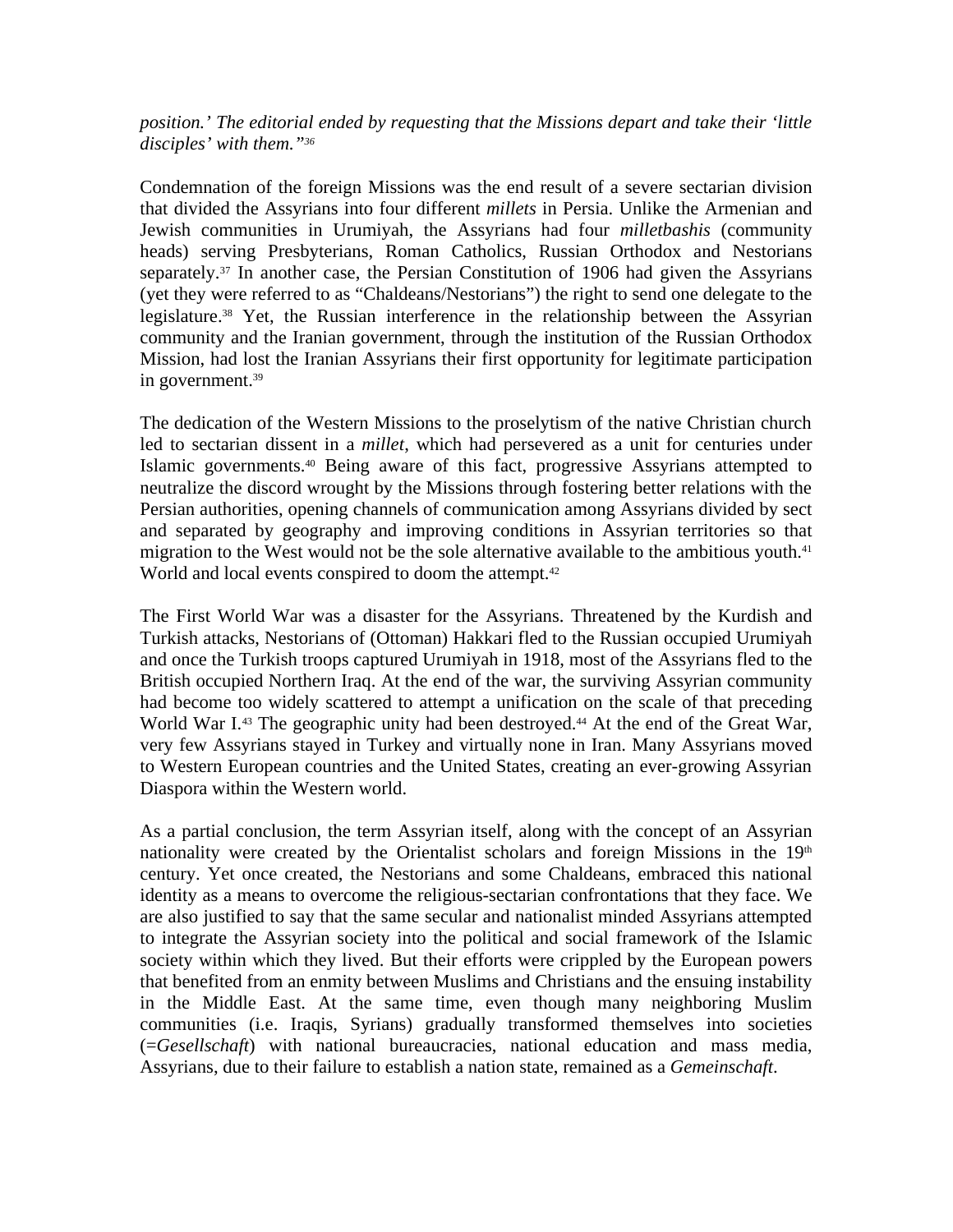After the Great War, efforts fo Assyrian nation-building concentrated in Iraq since Iraq became the only Middle Eastern country with a significant Assyrian population. Assyrian integration into the Iraqi society was remarkably problematic yet more fruitful was the construction of an Assyrian nationality and nationalism in the Iraqi territory.

Throughout the years of British Mandate in Iraq, Assyrians supported and served to protect the British colonialism from Arab insurrection. As Hanna Batatu notes, the British-officered, locally recruited "Iraq Levies" were expanded and was now drawn exclusively from the small, unintegrated racial and religious minority of Assyrians.<sup>45</sup> The Assyrians Levies' devotion to protect the British colonialism and the tragic events like the Arab-initiated massacre of the Assyrians in 1933 perpetually alienated Assyrians and Muslims from each other.<sup>46</sup>

Yet still the *Kukhva*'s dream of integrating Assyrians into the political structures of the Middle East was partially realized in Iraq. Pyotr Vasili, the founder of the Iraqi Communist Party, was an Assyrian.<sup>47</sup> "Arabized" Assyrians and "Arabized" Chaldeans made up  $22.7\%$  of the Iraqi Communist Party in the 1941-1948 period,<sup>48</sup> a ratio that is disproportionately high with regards to the Assyrian minority's share in the Iraqi population. Moreover, the Iraqi government formally recognized the Assyro-Chaldean cultural and linguistic rights in 1972, but little was done to give a concrete significance to this declaration.<sup>49</sup>

Hanna Batatu divides the people that we think of as Assyrians (in Iraq) into three groups: 1) Arabized Chaldeans, who are two times more politically active and different than the 2) Arabized Assyrians who in turn, are politically active and distinct from the 3) "nonintegrated, unassimilable Assyrians whose name still irritates Iraqis".<sup>50</sup> In his narrative of an ex-Assyrian Levy and a politically prominent "Arabized" Assyrian (Tariq Aziz, Foreign Minister of Iraq), Adam Haddad mentions that at least one third of the Assyrian people prefer to call themselves as Chaldeans or Christian Arabs.<sup>51</sup>

Today, the Assyrians are considered to be the third largest ethnic minority in Iraq.<sup>52</sup> In 1991, they were believed to represent 133,000 people, or less than 1 percent of the population.<sup>53</sup> We would expect this number to be even lower because of the increased migration of the Assyrians to the Western countries after the Gulf War. The demographic inferiority of the Assyrians makes it impossible for them to establish a *Gesellschaft* in the form of a modern nation state. Unless we approach to the problem from a different (i.e. postmodern) vantage point, Assyrians are doomed to live as a deprived "community" among other communities (i.e. Kurdish, Turkoman) within the framework of an Iraqi "society."

Yet, according to the Assyrian representative of Sweden in the Fourth World Conference on Women, there are over three million Assyrians spread all over the world.<sup>54</sup> Despite the nationalist claims of the self-identified Assyrians on www.nineveh.com, it is not certain whether the three million Assyrians around the world would identify themselves as national Assyrians.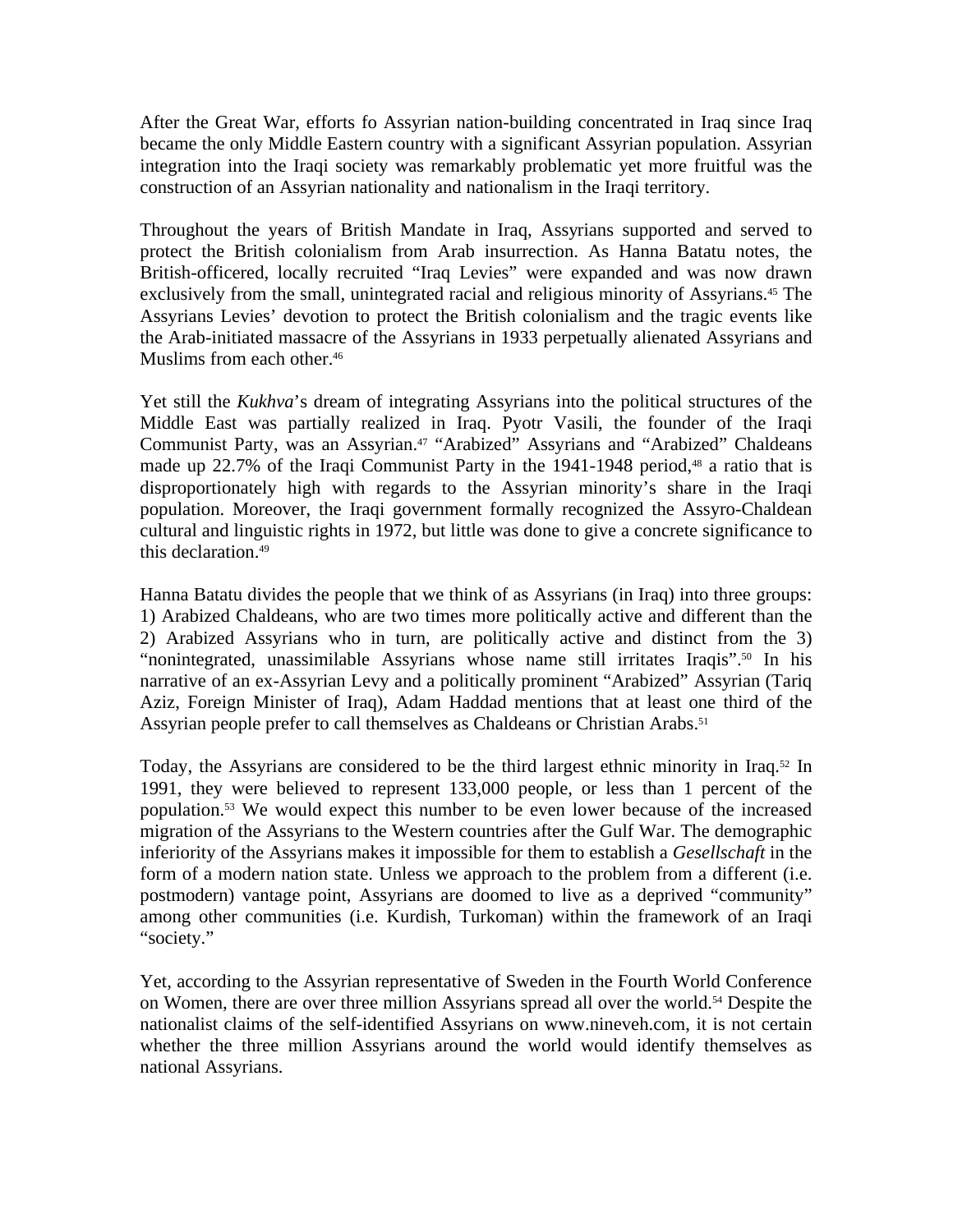Since both subjective and objective definitions of a nation are unsatisfactory and misleading, we should treat any sufficiently large body of people whose members regard themselves as members of a nation as such.<sup>55</sup> Like the 41% of Tamil speakers who refused to consider themselves national Tamils and prefer identification as Muslims,<sup>56</sup> at least one third of the Assyrians in Ireaq refuse to consider themselves as Assyrians and prefer to be identified as Christian Arabs.

Some Assyrians' preference of religious identification (Chaldean) over the national one (Assyrian) should not surprise us. Before the advent of the Modern Era, the world was divided between religiously defined multicultural global orders. As Richard Eaton brilliantly demonstrated in his "Islamic History as Global History," the pre-modern world had a cosmopolitan atmosphere that was multiethnic.<sup>57</sup> Similarly, Nestorian Christianity also had a cosmopolitan atmosphere that was multiethnic. According to the Assyrian nationalist myth, any historical connection to the Nestorian Church is considered to be a mark of Assyrian-ness. Yet, in the 8<sup>th</sup> century, Nestorian Church was described as *the most missionary church that the world has ever seen*. <sup>58</sup> Nestorian Missionaries traveled as far as India, China and Japan and converted numerous Indian, Chinese and Turkish people and kings to Nestorian Christianity.<sup>59</sup> From a historical perspective, it is unreasonable to claim that all the Nestorians and their historical associates, Chaldeans and Jacobites, are descendents of the ancient Assyrians. It is equally unreasonable, then, for the self-defined Assyrians of the  $21<sup>st</sup>$  century to claim parts (or the whole) of the ancient Assyrian territory of the 1800 B.C.

History is complicated. Almost all of the ancient peoples and empires were shuffled and blended together throughout history; especially throughout the religious cosmopolitanism of the Medieval Ages. Thus, as Hobsbawm once noted, nations are not as old as history; indeed, the modern sense of the word is no older than the  $18<sup>th</sup>$  century.<sup>60</sup> Assyrian 'nation' is not an exception to this rule. As my inquiry to the history and the causes of the Assyrian nationalism shows, the term Assyrian was invented, or rather, revived by Western acheologists and Missionaries like Layard and the Archbishop of Canterbury. Once invented, many Nestorians and Chaldeans gradually accepted this term (i.e. Assyrian) as their national identity. The massacres of 1915, the need to undermine the denominational divisions and similar pressures popularized the 'Assyrian' national identity even further.

What prevented the unification of the Assyrian peoples and the realization of the Assyrian national identity formation? The imperialist (i.e. Russian and Western) opposition to a secular identity formation; competition among the European powers to culturally and linguistically patronize the Assyrian people; and the failure of the Assyrian attempts for collective participation and representation in the political institutions of Iraq, Iran and Turkey are all valid answers that explain the *incompleteness* of the Assyrian national identity formation to a certain degree. Yet the Assyrians' failure to establish a nation state and their successive failure to teach and propagate the Assyrian language, culture and history on a massive scale seems to be the primary reason for the *incompleteness* of the Assyrian national identity. Nation is a social entity only insofar as it relates to a certain kind of modern territorial state, the 'nation-state', and it is pointless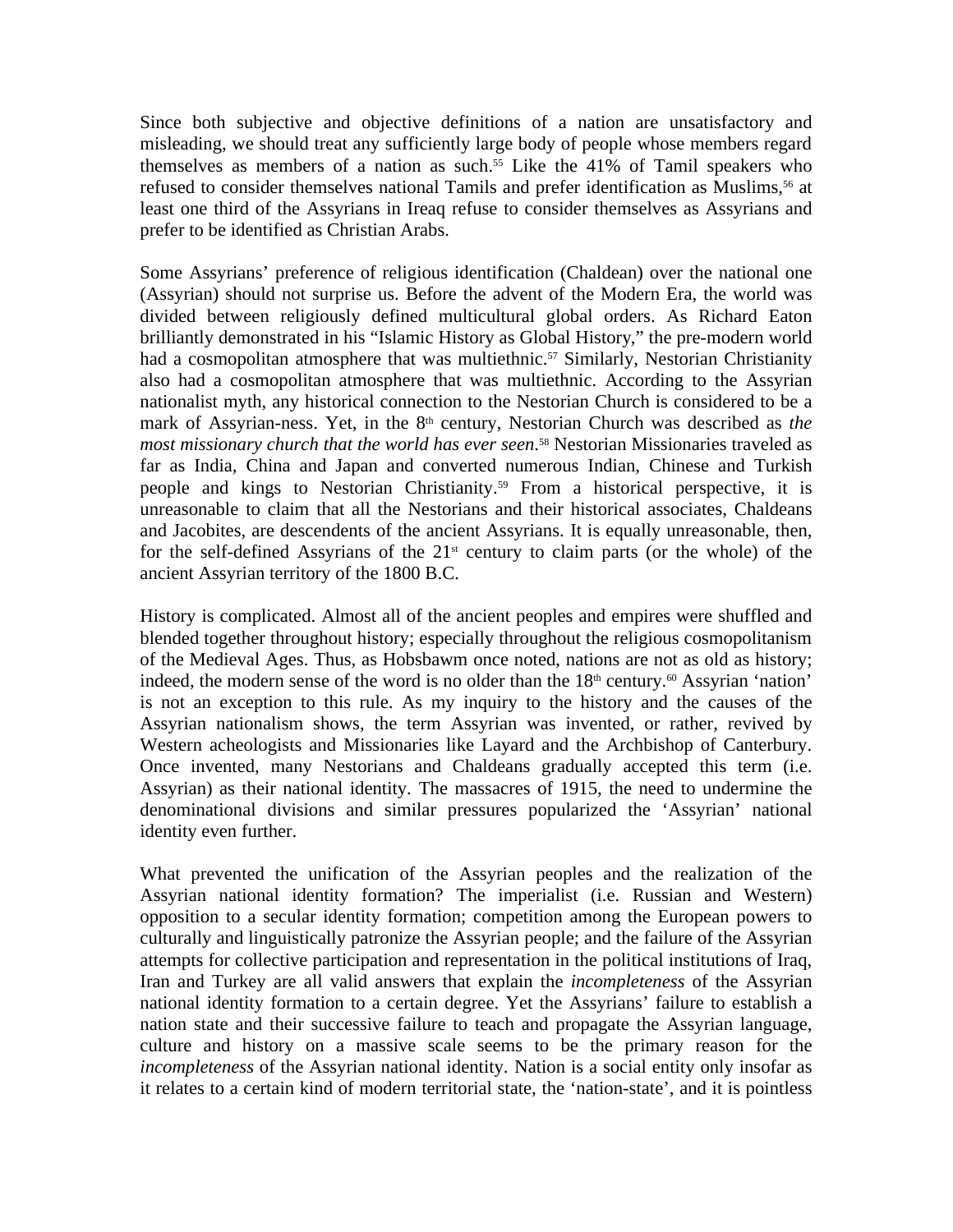to discuss nation and nationality except insofar as both relate to it.<sup> $61$ </sup> Even though the aspiration to establish a nation-state is enough to mobilize nationalist thinking, aspiration alone is not enough to construct a full-fledged national identity.

Many features of a full-fledged national identity emerge in the process of constructing political and legal, social and economic institutions for the nation-state. Karl Deutsch conceptualized the "making" of a nationality as a historical process of political integration that increases communication among the members of an ethnic group or a "people."<sup>62</sup> According to Deutsch's formulation, *since* Assyrians failed in their attempt for political integration, *then* Assyrians also failed to make the progress from a *people* to a *nationality*. The "printing capitalism," which Benedict Anderson holds responsible for the emergence of nationalism,63 creates nationality insofar as it is a network of communications with a prevalent stream of national consciousness that flows within, informing and imposing national knowledge to the "people" who should be transformed into a "nationality." An alternative scholarly perspective perceives nation-building as the process through which a *Gemeinschaft* (community) is transformed into a *Gesellschaft* (society). The concept of a people is very similar to a *Gemeinschaft*; whereas, the *Gesellschaft* closely resembles a "nationality." Therefore, I feel justified to substitute *Gemeinschaft* and *Gesellschaft* for a "people" and a "society," respectively.

A *Gesellschaft* also necessitates a power elite that oversees the communications network and only allows the information that it approves. In other words, information is restricted and the communications network is closed (by a power elite) in a *Gesellschaft*. Nationstates are very capable of creating such closed networks of communication and 'filtered' information flows. Under these conditions, a *Gemeinschaft* can transform itself into a *Gesellschaft* either by establishing its own sovereign state or by becoming a constituent part of a multinational state with full social, economic and cultural rights.<sup>64</sup>

Yet in our contemporary 'postmodern' world, communication flows through interpersonal and mass communication networks which often supersede and undermine the closed networks of the nation-states.<sup> $65$ </sup> In accordance with the German terminology that was employed in describing the nationalization project, Richmond calls this transnational information network as the *Verbindungsnetzschaft*. 66

As Richmond observes, in reality, *Gesellschaft* relationships never completely replaced *Gemeinschaft*, but were superimposed on them, creating more complex social systems.<sup>67</sup> This is especially true for the Assyrian people, since they were made up of multiple *millets* (officially recognized Chaldean *millet* in the Ottoman Empire and four different *millets* in the Persian city of Urumiyah), and a *millet* is a community (i.e. *Gemeinschaft*) in the modern sociological sense of the term. Moreover, following the Assyrian nationalists' failure to unify these religiously defined communities into a secular *Gesellschaft*, Iraqi elite superimposed its own secular Pan-Arabic *Gesellschaft* upon the Assyrian people through the nation-building efforts of the Ba'thist regime.<sup>68</sup> But the features of the Assyrian communities still persist and protect the ethnic Assyrians of Iraq from being integrated into the Iraqi *Gesellschaft*. Yet some other core features of a *Gemeinschaft*, like its reliance on religious-sectarian preferences, prevent the unification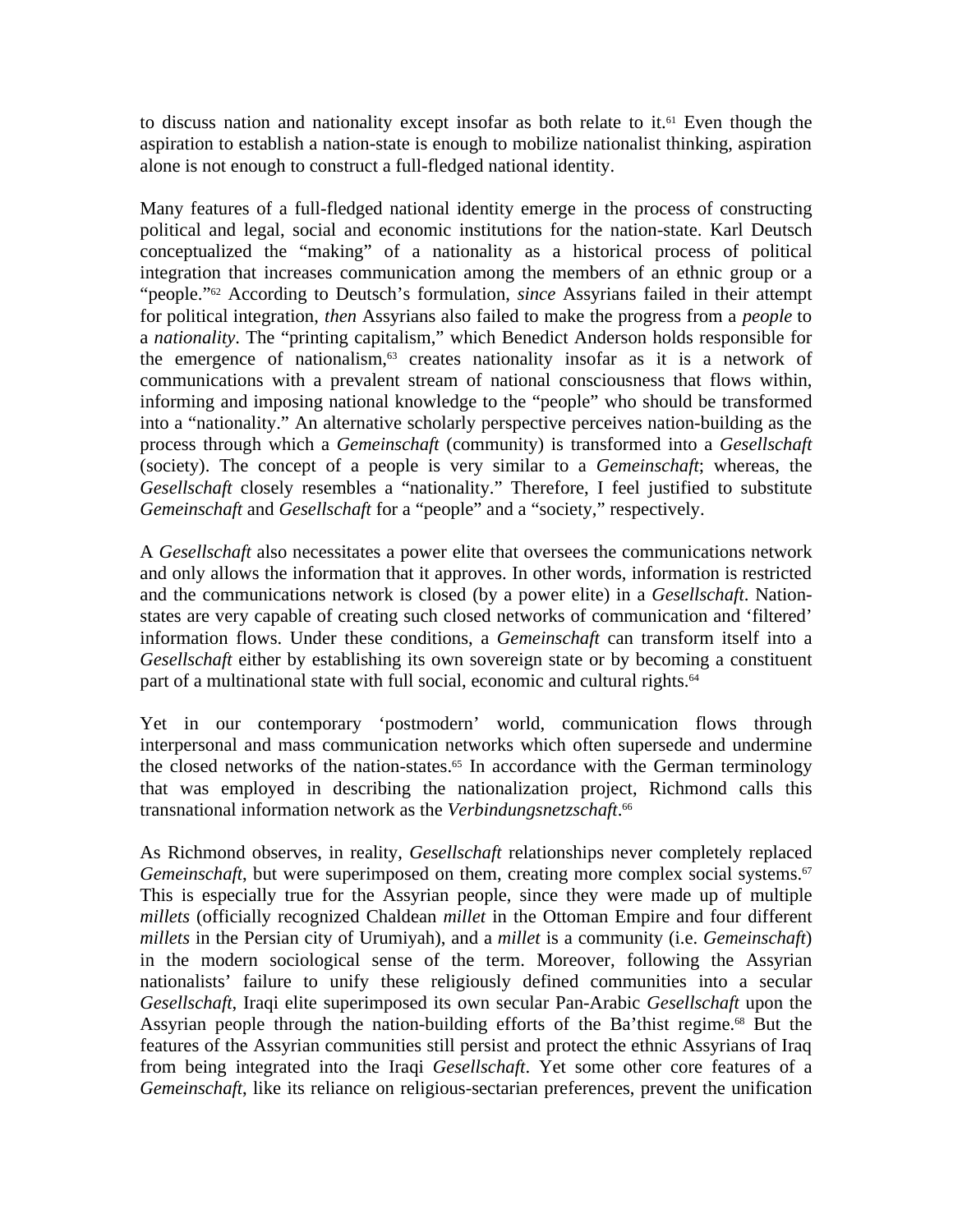of the various religiously defined Assyrian communities (=*Gemeinschaft*s) into an overarching secular-nationalist Assyrian *Gesellschaft*.

Religious-sectarian and secular-nationalist propaganda and ideologies compete and reconcile in cyberspace. The well-preserved, non-integrated and unassimilable Assyrian *Gemeinschaft*s found channels of expression in the emerging framework of the *Verbindungsnetzschaft*: The Internet is probably the most popular and certainly the most novel of these channels. Klas Gustafson's "Neverland in Cyberspace" attest to this situation by pointing out to the fact that "Assyria is the land that is not to be found in geographies, but has an address –in the Internet."<sup>69</sup> Albert Gabrial's article on the same issue has a slogan-like title which summarizes the relationship between the *Verbindungsnetzschaft* and the Assyrian nationalism: "Assyrians: '3,000 years of history, yet the Internet is our only home'."<sup>70</sup>

But it is also important to note that the representation of the Net as escaping all authority is simply inadequate.<sup>71</sup> Although the *Verbindungsnetzschaft* broke into the closed networks of the nation-states, it also allowed these states to devise far more sophisticated and exclusive structures of administration and surveillance by employing these new technologies.<sup>72</sup>

Bearing all this information in mind, we can now draft a resolution to the 'Assyrian National Question' from a more contemporary (and postmodern) vantage point. In the classical *Gemeinschaft/Gesellschaft* scheme of national identity formation, the establishment of a nation-state was the necessary medium of national identity formation because only the nation-state had enough resources to construct and control a national network. However, the advent of the *Verbindungsnetzschaft* created alternative networks out of state control by making means of communication available to many individuals and communities. Individuals and communities can create their own cultural-linguisticreligious networks by their own initiative. Thus, they do not desperately need government endorsement to promote their (indigenous) culture and language as they used to. Yet, they still need government permission, that is, a right to access the available technology within the territory of the nation-state. Today, it is easier to give concrete meaning to the concept of social and cultural rights since the implementation of these rights does not require direct government endorsement or participation anymore.

In conclusion, it is not just the Assyrians of Iraq but all the Assyrian communities (*Gemeinschaft*s) around the world can develop their cultural and linguistic networks if their respective host states build the minimum technological infrastructure to make the *Verbindungsnetzschaft* structures (=Internet, cable TV, e.t.c.) available to the indigenous people. It is not unrealistic to envision a Northern Iraq that is interwoven with Assyrian (as well as Kurdish and Turkoman) cultural and linguistic networks (websites and local broadcasting in Assyrian). Resolution of the competition between sectarian identifications (Chaldean, Nestorian) and nationalist aspirations, and the form of the Assyrian national (re)unification, if it ever happens, may emerge within the relatively peaceful means of communication (i.e. internet/cyberspace) instead of violent intercommunal warfare. Then, Iraq can preserve its territorial integrity while becoming an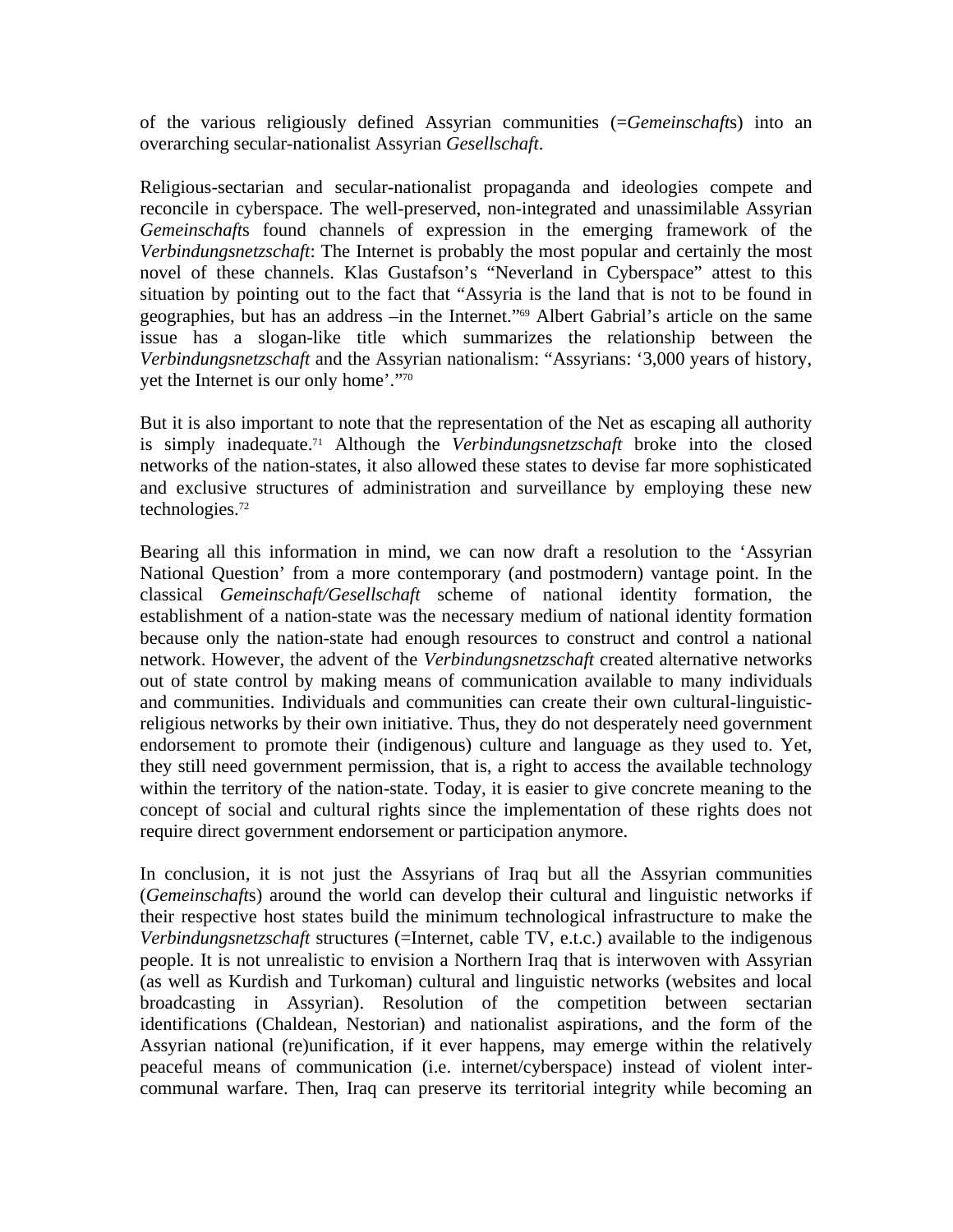increasingly multiethnic state with its respective cyber-nations culturally flourishing within their *Verbindungsnetzschaft*s. Thus Assyrians can ensure their collective identity, not through government agencies, sponsors or subsidies, but through self-initiated effort via the new means of communication.

Moreover, establishment of a separate Assyrian nation-state in Northern Iraq is out of the realm of possibilities because of the remarkable demographic inferiority of the Assyrians (less than 1 percent of the population) andthe lack of national unity among them. Yet preserving the status quo would be synonymous with the denial of Assyrians' cultural and collective rights. Therefore, the multiethnic restructuring of the Iraqi state through a technologically advanced communications infrastructure seems to be a realistic solution to the questions and demands of the Assyrians. Iraqi government's formal recognition of Assyrian cultural and linguistic rights is an indication of its tolerance, if not willingness, of the flourishing of Assyrian culture. To give a concrete meaning to this formal recognition is possible if the Iraqi government allows the Assyrians actually to enjoy the cultural and linguistic rights that they 'officially' possess. The transformation of the Assyrian *Gemeinschaft*s into a *Verbindungsnetzschaft* is already taking place in the Diaspora; but what is even more necessary is the incorporation of the Assyrian *Gemeinschaft*s of Iraq into a *Verbindungsnetzschaft*. Thus, we can avoid the violent consequences of creating a *de jure* Assyrian nation-state (i.e. *Gesellschaft*) while actually allowing the religious-sectarian and secular-nationalist Assyrian communities to organize themselves around a *Verbindungsnetzschaft* that is capable of fulfilling the need to retain cultural and linguistic ties among the Assyrians.

## **Appendix**

*Sample list of scholars who have published books about Assyrians or Nestorians, accompanied by the year of their birth and the year of their death in parenthesis, emphasizing the fact that most of these scholars lived in the 19th century when Colonialism and Orientalism were very powerful.*

1) Austen Henry Layard (1817-1894)

- 2) Thomas Laurie (1821-1897)
- 3) Asahel Grant (1807-1844)
- 4) Adrian Fortescue (1874-1923)
- 5) William Chancey Emhardt (1874-?)
- 6) Edward Leves Cutts (1824-1901)
- 7) Charlotte Eliza Couling (1860-?)
- 8) Arthur John Maclean (1858-1943)
- 9) Justin Perkins (1805-1869)
- 10) William Walker Rockwell (1874-?)
- 11) Eli Smith (1801-1857)
- 12) David Tappan Stoddard (1818-1857)
- 13) R. Campbell Thompson (1876-1941)
- 14) Alex J.D. D'Orsey (1812-1894)
- 15) Paulos Karolides (1849-1930)
- 16) W.A. Wigram (1872-1953)
- 17) A. H. Sayce (1845-1933)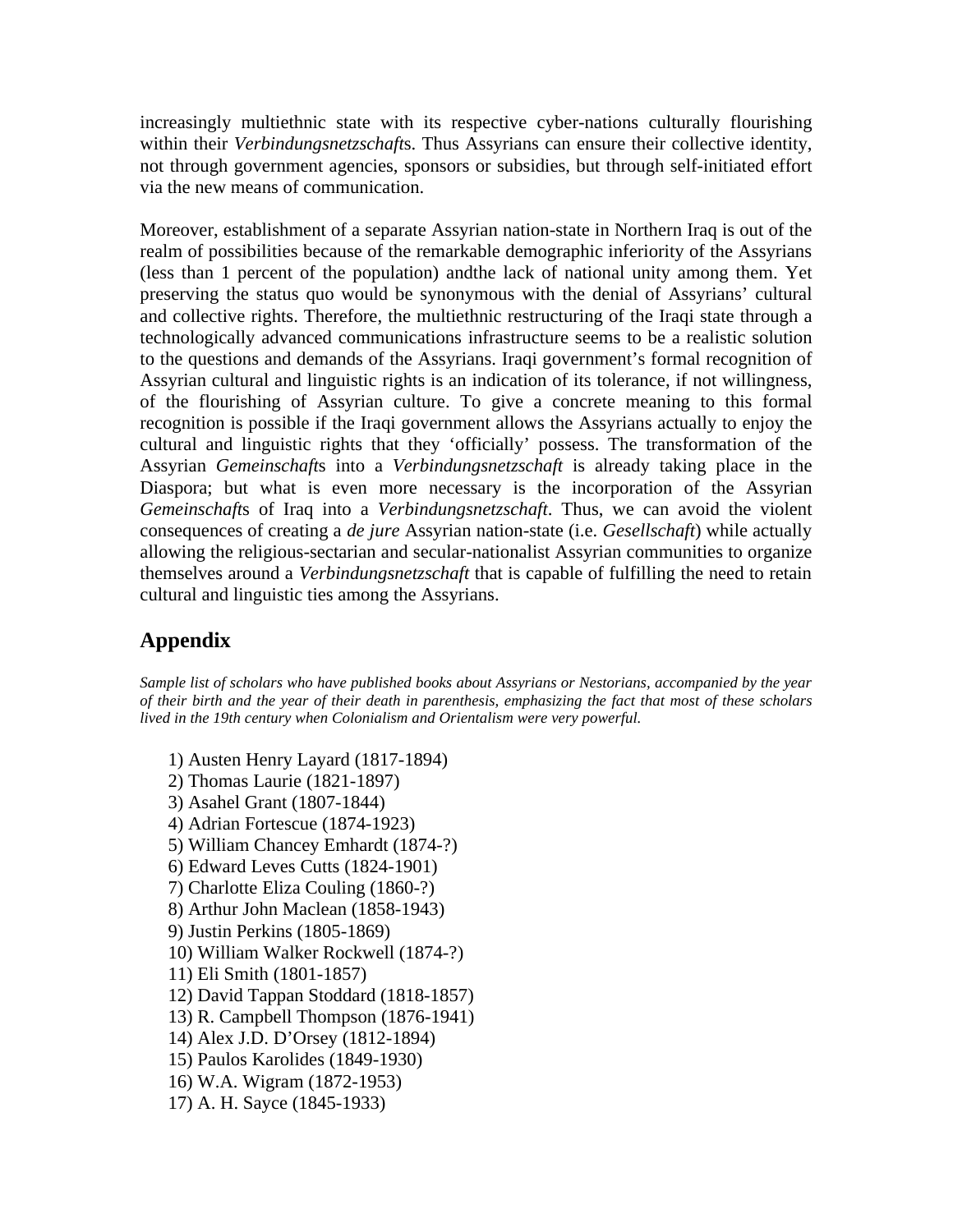- 18) Erwin Cornelius Schonig (1901-?)
- 19) Christopher Johnston (1856-?)
- 20) George Smith (1800-1868)
- 21) George Stephen Goodspeed (1860-1905)
- 22) Carl Engel (1818-1882)
- 23) Francis W. Galpin (1858-1945)
- 24) Aubery Russell Vine (1900-?)
- 25) George Vance Smith (1816-1902)
- 26) Francois Lenormant (1837-1883)
- 27) Ronald Sempill Stafford (1890-?)

## **Notes**

<sup>1</sup> Nisan, Mordechai. "Assyrians: An Ancient People, a Perennial Struggle," Minorities of the *Middle East*, Jefferson, NC, McFarland & Company, 1991.

2 Ibid, p.156.

3 Bailis Yamlikha Shamun, "What's in a Name?" *The Assyrian Star* (Chicago), 34, 1, January-February 1985, p.9. cited in Mordechai Nisan, p.156.

4 Mordechai Nisan, Ibid, p.157.

5 Ibid, p.157.

<sup>6</sup> City in northwestern Iran, in the Iranian Azerbeijan. Present day Reziyah, Urumiyah was an important city of Assyrian concentration from where the Assyrians fled to Hemedan in 1918. Also called Oormiyah.

<sup>7</sup> Mordechai Nisan, "Assyrians: An Ancient People, a Perennial Struggle," Minorities of the Middle East, (Jefferson, NC, McFarland & Company, 1991).

8 Ibid, p.158.

9 Ibid, p.158.

<sup>10</sup> Ibid, p.159.

 $11$  Ibid, p.161.

<sup>12</sup> Ibid, p.161.

<sup>13</sup> During the massacres of 1915, Nestorians of the Hakkiari mountains sought refuge in the Russian occupied Assyrian populated Persian city of Urmiyah. Once Turks captured Urmiyah in 1918, tens of thousands of Assyrians fled to the British occupied Iraq via the Persian city of Hemedan. When the Great War ended in favor of the Allies, Chaldean patriarch requested a Europan protected state for Chaldeans, Nestorians and Jacobites in Mesopotamia. Britain did not entertain this proposal. At the same time, Turkey and Iran refused the repatriation of Assyrians in Hakkiari or Urmiyah. Finally, the Assyrians were resettled in the Mosul region in Northern Iraq due to the lack of any other viable options.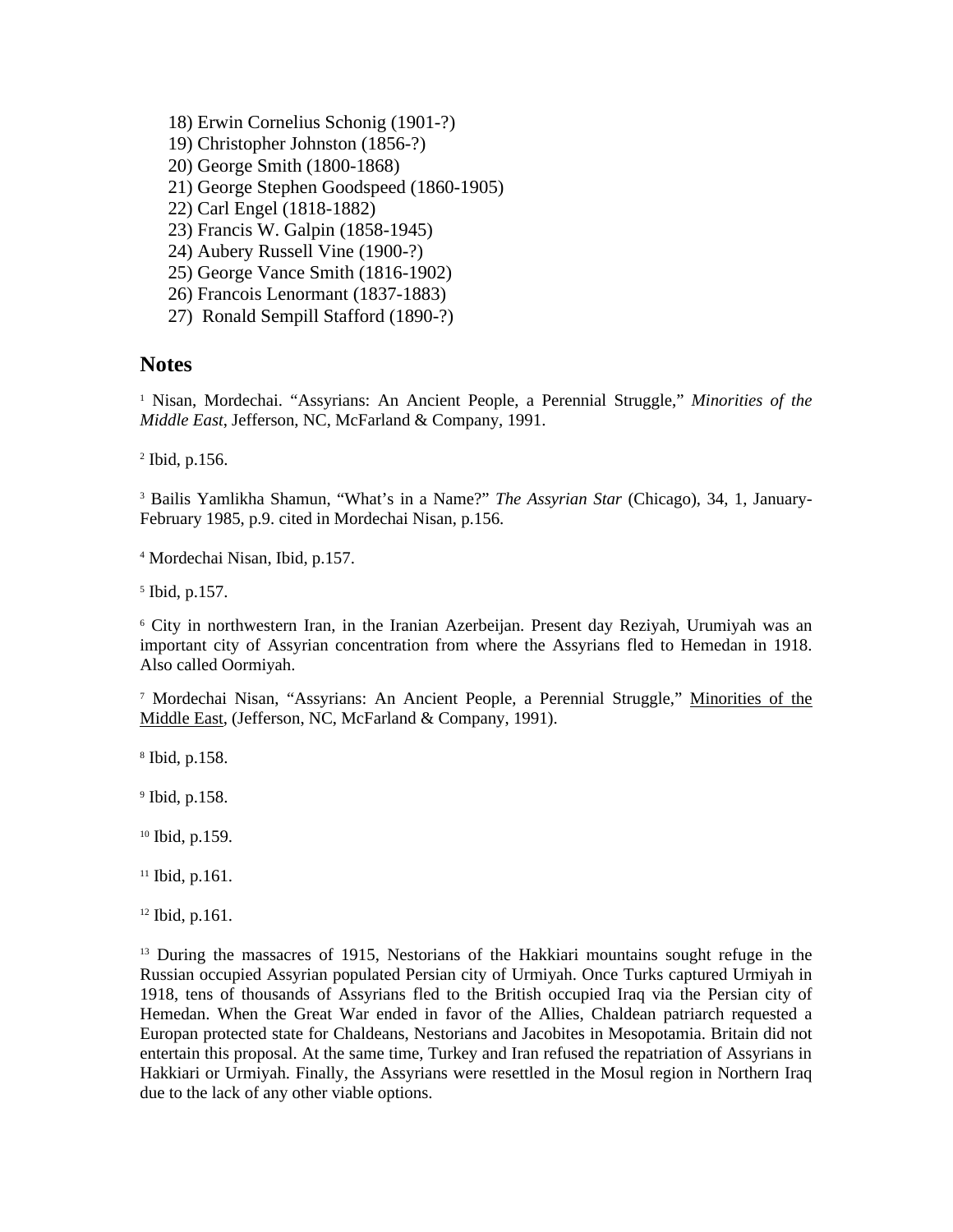<sup>14</sup> The attempt to settle the Catholic Assyrians (Chaldeans?) in Brazil faced fierce opposition from the Brazilian urban nativists who agitated to shut Brazil's doors in order to preserve racial purity and demographic proportion of the white-European (Aryan) race. For a further treatment of the issue, look at Jeffrey Lesser, "Immigration and Shifting Concepts of National Identity in Brazil during the Vargas Era," Luso Brazilian Review, 1994, 31:2.

<sup>15</sup> Eric J.Hobsbawm, Nations and Nationalism since 1780. (Cambridge, Cambridge University Press, 2000) p.3: "Nations, we now know, are not as old as history. The modern sense of the word is no older than the  $18<sup>th</sup>$  century."

<sup>16</sup> *Millet*, even though it means 'nation' in modern Turkish, referred to a (religious) community that was administered and contacted through a

*milletbashimilletbasi* (head of the community) in the Ottoman Empire. It is crucial to notice that a *millet* is not a 'society' (=Gesellschaft) but a religiously defined 'community' (=Gemeinschaft), since the distinction between a Gemeinschaft and a Gesellschaft is fundamental for my argument in this paper.

<sup>17</sup> Eli Smith, Researches of the Rev. E. Smith and Rev. H.G.O. Dwight in Armenia including a journey through Asia Minor, and into Georgia and Persia, with a visit to the Nestorian and Chaldean Christians of Oormiah and Salmas. Volume II. (Boston, Crocker and Brewster, 1833).

<sup>18</sup> Ibid. "We were also not sorry to give countenance...to the Nestorians in opposition to the Chaldeans. For the latter seemed always to announce themselves as a Roman Catholic with a tone of self-congradulation for their orthodoxy...While the Nestorians declared their sentiments with diffidence, as if they expected a frown from everybody...for their heresy. It was not unimportant to show them, that they are not alone in their disapprobation of the papacy."

<sup>19</sup> Austen Henry Layard, Nineveh. (New York, George P. Putnam, 1849).

<sup>20</sup> See the Appendix for a list of authors whose works have corresponded to the keywords 'Assyrian' or 'Nestorian' in the Joseph Regenstein Library in the University of Chicago.

<sup>21</sup> "Archbishop of Canterbury's Appeal for the Assyrian Christians" published as an Appendix (A) of the Portuguese Discoveries, Dependencies and Missions in Asia and Africa, compiled by the Rev. Alex J.D. D'Orsey. (London, W.H. Allen, 1893).

 $22$  http://www.nineveh.com/2000/. It is important to note that the same website endorses a proposal to unite all eleven identifications under the unitary title of the 'Assyrian.'

<sup>23</sup> http://www.nineveh.com/2000/. "Assyrians, Chaldeans, Syrian Orthodox Church and the Census 2000" by W.M. Warda.

<sup>24</sup> Mordechai Nisan, "Assyrians: An Ancient People, a Perennial Struggle," Minorities of the Middle East. (Jefferson, NC, McFarland & Company, 1991). p.162.

 $25$  Eden Naby, "The Assyrians of Iran: Reunification of a 'Millat,' 1906-1914" published in the International Journal of Middle East Studies. (volume 8, No.4, October 1977). p.239.

<sup>26</sup> Ibid, p.239-40.

27 Ibid, p.240.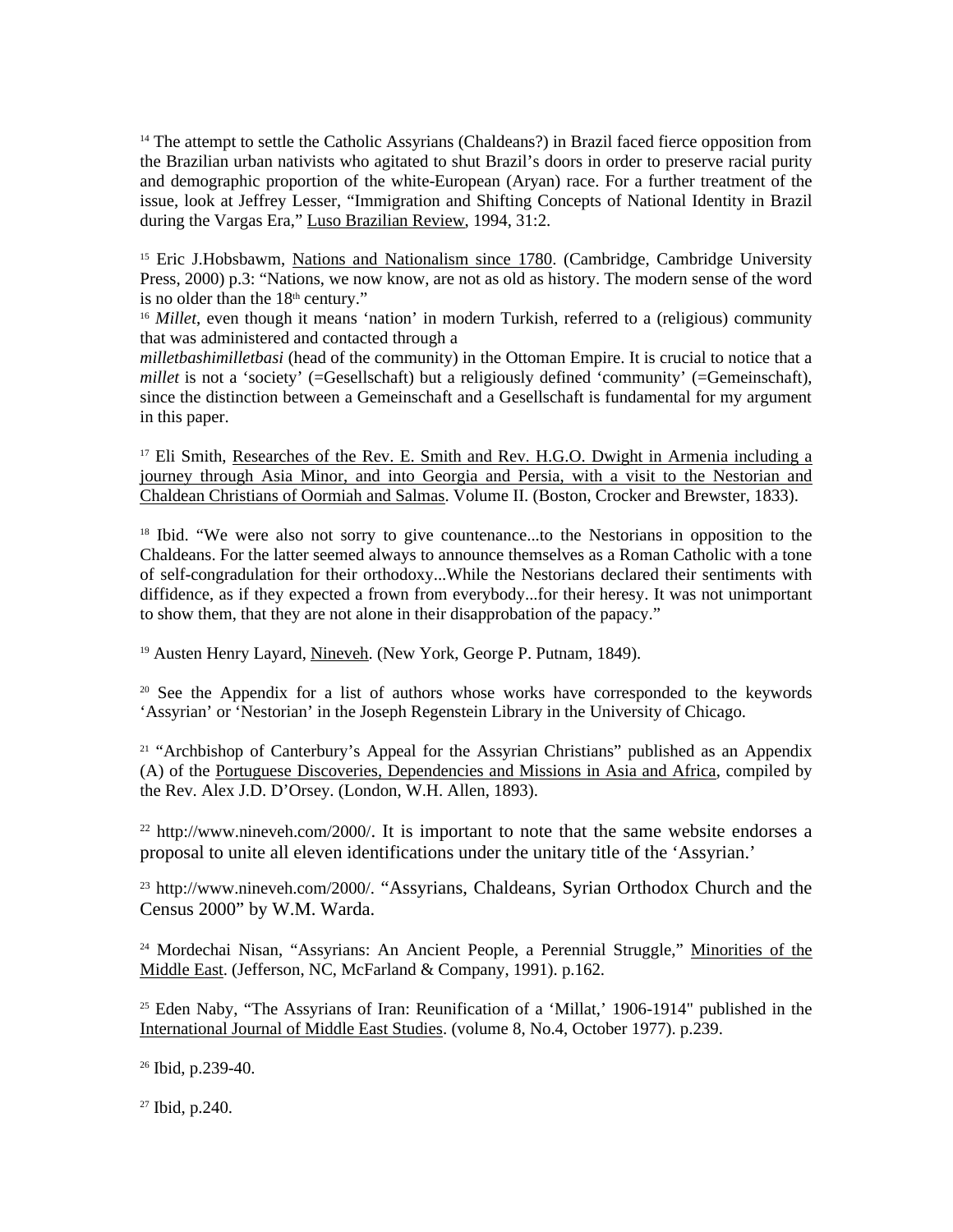Ibid, p.240. Ibid, p.240. Ibid, p.241. Ibid, p.241.

<sup>32</sup> Ibid. "By 1906, the year when *Kukhva* began publication, the three major Western missions had already established their periodical presses. The American periodical called *Zarira d Bara* (Ray of Light), was the first Assyrian language newspaper in Urumiyah and very possibly the first newspaper, in the modern conception of the term, to be published in Iran. It ran from 1850 to 1914. The Roman Catholic periodical, *Qala d Sharara* (Voice of the Truth) was founded in 1896. *Aurmi Artuduksyita* (Orthodox Urumiyah), published by the Russian Mission, appeared irregularly in the first part of the century but on a more regular basis in 1911, perhaps as a consequence of the Russian occupation of Urumiyah that year." p.241.

<sup>33</sup> Ibid, p.243.

<sup>34</sup> Ibid. "Kukhva also voiced support fro unification efforts outside Urumiyah: the formation of cultural societies in Salamas and Tehran, a drive to build an interdenominational church for Assyrians in Tiflis, and a Society of Friendship and Culture formed in Tkumi (Tugun, a village in Hakkari, Turkey), whcih included among its members Assyrians and Kurds." p.244.

<sup>35</sup> In this paper, I use the word 'Orientalist' and 'Orientalism' exactly as Edward Said uses it in his Orientalism. (New York, Vintage Books, 1979).

<sup>36</sup> Ibid. p.245.

<sup>37</sup> Ibid. "The corrosive influence of the foreign Missions manifested itself in another aspect of Assyrian relations with Persian authority. It was the practice of small *millats* in Urumiyah, as elsewhere in Iran, to deal with the Persian government through the offices of a community leader called *milletbashi* (community head). Unlike the Armenian and Jewish communities of Urumiyah, by the turn of the century the Assyrians had not one but four *milletbashi*s serving Presbyterians, Roman Catholics, Russian Orthodox, and Nestorians separately." p.246.

<sup>38</sup> Ibid. p.245. <sup>39</sup> Ibid. p.246.

<sup>40</sup> Ibid. p.249.

<sup>41</sup> Ibid. p.249.

<sup>42</sup> Ibid. p.249.

<sup>43</sup> Ibid. p.248.

44 Ibid. p.248.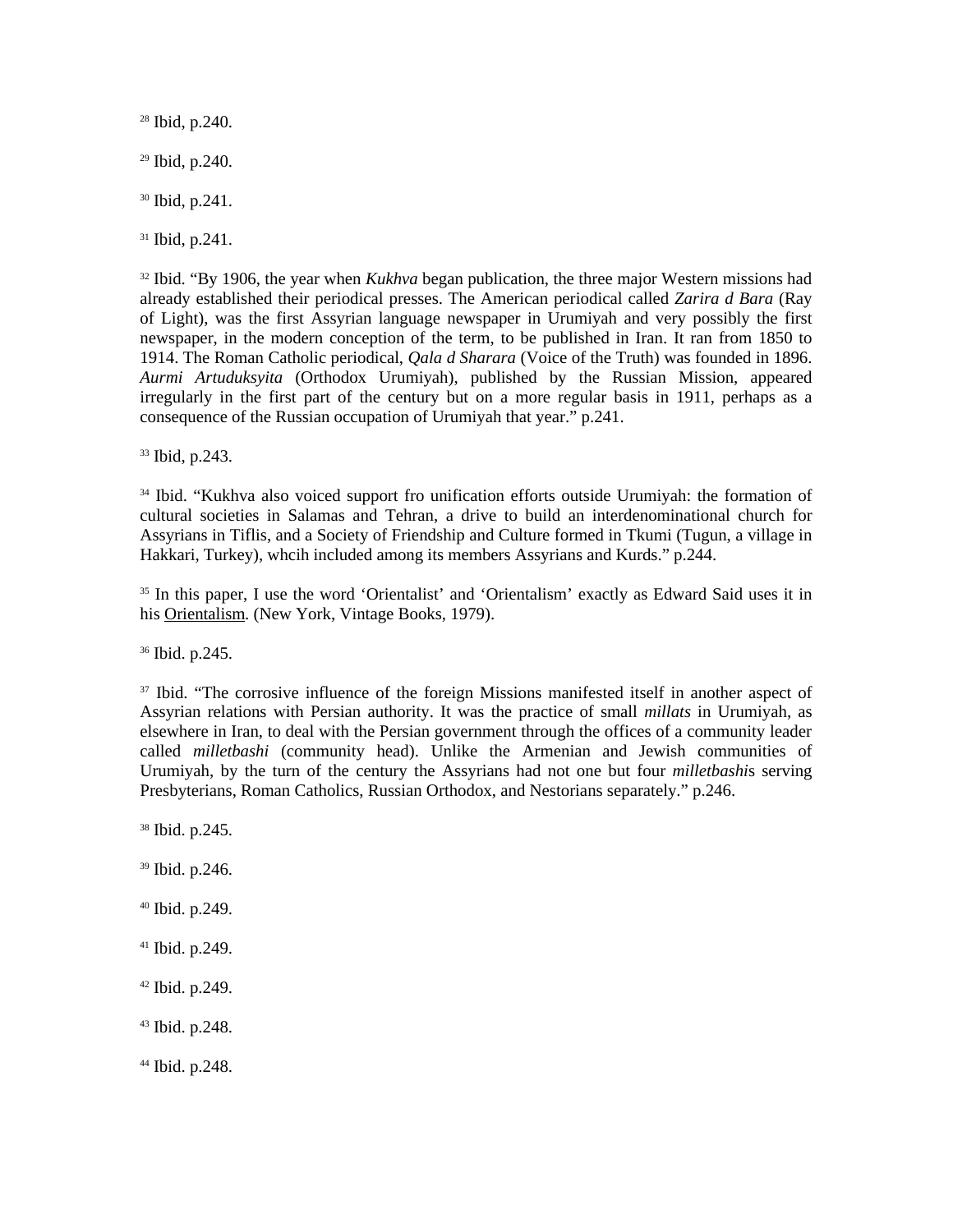<sup>45</sup> Hanna Batatu, The Old Social Classes and the Revolutionary Movements of Iraq. (Princeton, Princeton University Press, 1978). p.90.

<sup>46</sup> Ibid. "The Assyrians, a foreign and unassimilable people, whome the English employed as mercenary troops and whose very name still irritated Iraqis, had nursed a bitter hatred against Arab Mosul ever since 1933, when officers from this town played a prominent role in the crushing of a forlorn Assyrian rebellion." p.869.

<sup>47</sup> Ibid. p.404.

<sup>48</sup> Ibid. p.699-700.

<sup>49</sup> Mordechai Nisan, "Assyrians: An Ancient People, a Perennial Struggle," Minorities of the Middle East. (Jefferson, NC, McFarland & Company, 1991). p.166.

<sup>50</sup> Hanna Batatu, The Old Social Classes and the Revolutionary Movements of Iraq. (Princeton, Princeton University Press, 1978).

<sup>51</sup> http://www.nineveh.com/levies/story1.htm, Adam Haddad, "The Day Mam Nona Met Tariq Aziz."

<sup>52</sup> Iraq: A Country Study, Federal Research Division- Library of Congress, ed. By Helen Chapin Metz. (Washington D.C., U.S. government as represented by the Secretary of the Army, 1990). The largest minority in Iraq is the Kurds, followed by the Turkomans.

<sup>53</sup> Ibid.

<sup>54</sup> http://www.nineveh.com/whoarewe.htm

<sup>55</sup> Eric J. Hobsbawm, Nations and Nationalism since 1789. Programme, Myth, Reality. (Cambridge, Cambridge University Press, 1990). p.8.

<sup>56</sup> Ibid. p.7.

<sup>57</sup> Richard M. Eaton, "Islamic History as Global History," published within Islamic and European Expansion. (Philadelphia, Temple University Press, 1993). p.24.

<sup>58</sup> Mingana, Bulletin fo the John Rylands Library. Vol.IX, p.347, cited in Rev. John Stewart's Nestorian Missionary Enterprise. (Edinburgh, T. & T. Clark, 1928). p.139.

 $59$  Rev. John Stewart, Nestorian Missionary Enterprise. (Edinburgh, T. & T. Clark, 1928) the entire book; especially chapters 3 through 8.

<sup>60</sup> Eric J. Hobsbawm, Nations and Nationalism since 1789: Programme, Myth, Reality. (Cambridge, Cambridge University Press, 1990). p.3.

<sup>61</sup> Ibid. p.10.

 $62$  Ronald Grigor Suny, The Revenge of the Past. (Stanford, CA, Stanford University Press, 1993). p.7.

<sup>63</sup> Ibid. p.7.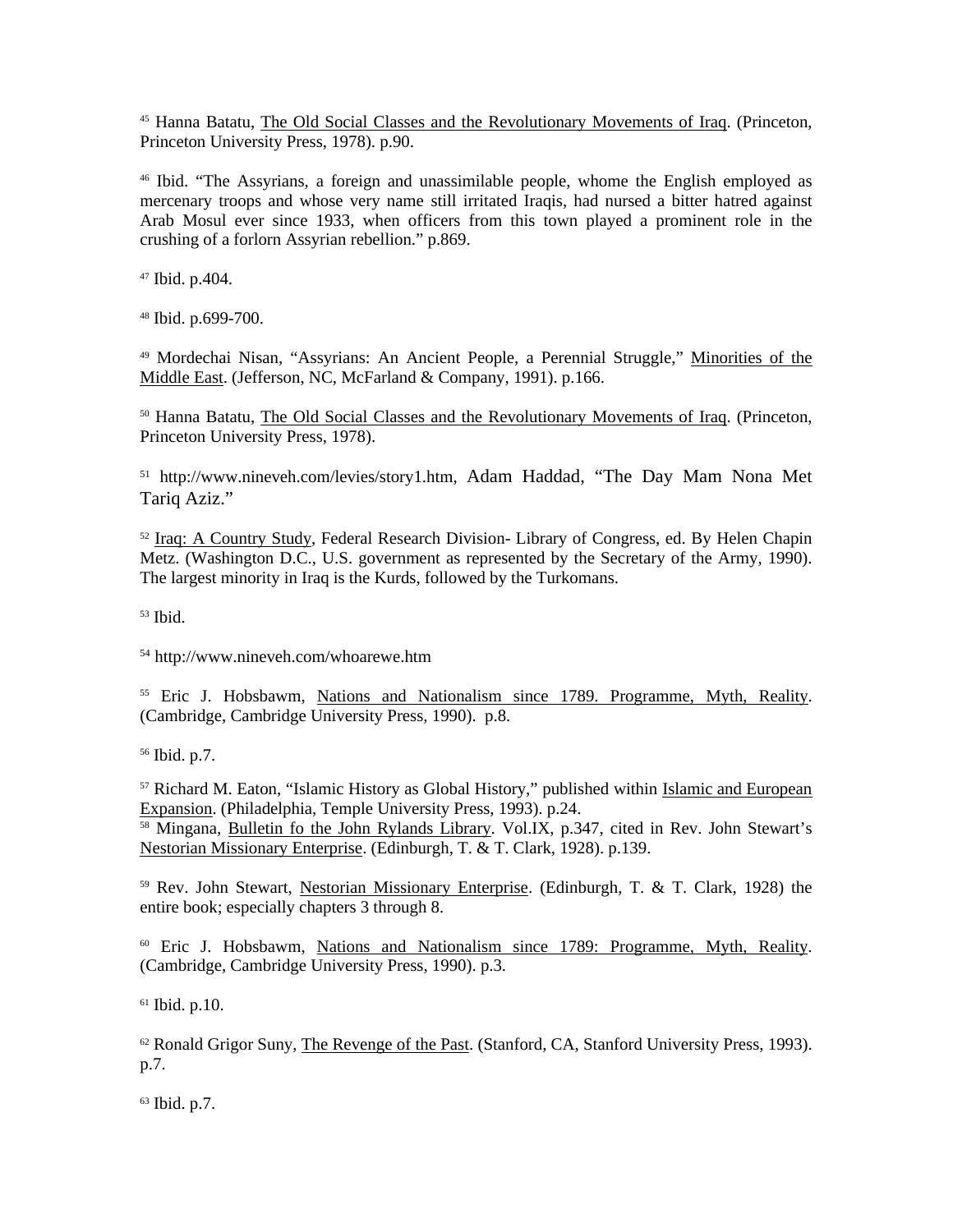$64$  While conceptualizing a minority that is a constituent part of a multinational state. I think of the example fo Canadian Quebec that retained its 'French-ness' to such a degree that in a country with 99% literacy rate (i.e. Canada) it is still possible to find Candian citizens (in Quebec) who only speak French.

<sup>65</sup> Anthony H. Richmond, Global Apartheid. (New York, Oxford University Press, 1994). p.200.

<sup>66</sup> Ibid. p.200.

<sup>67</sup> Ibid. p.200.

<sup>68</sup> Amatzia Baram, Culture, History and Ideology Formation of Ba'thist Iraq, 1968-89. (New York, St.Martin's Press, 1991).

<sup>69</sup> Klas Gustafson, "Neverland in Cyberspace" published in Dagens Arbete (Sweden 1999) and also appears in http://www.nineveh.com/neverland.htm.

<sup>70</sup> Albert Gabrial, "Assyrians: 3,000 Years of History, Yet the Internet is Our Only Home" appears in the http://www.cs.org/publications/CSQ/csqinternet.html#Gabrial.

<sup>71</sup> Saskia Sassen, "Digital Networks and the State," published in Theory, Culture & Society. 17(4). p.23.

 $72$  Ibid.

## **Bibliography**

Adas, Michael (editor). *Islamic and European Expansion: The Forging of a Global Order*. Philadelphia: Temple University Press, 1993.

Baram, Amatzia. *Culture, History and Ideology Formation of Ba'thist Iraq, 1968-69*. New York: St Martin's Press, 1991.

Batatu, Hanna. *The Old Social Classes adn the Revolutionary Movements of Iraq: A Study of Iraq's Old Landed and Commercial Classes and of its Communists, Ba'thists, and Free Officers*. Princeton: Princeton University Press, 1978.

Coakley, J.F. "The Church of the East Since 1914" published in *Bulletin John Rylands Library*. (1996, 78:3) pp.179-198.

Hobsbawm, Eric J. *Nations and Nationalism since 1780: Programme, Myth, Reality*. Cambridge: Cambridge University Press, 1990.

Naby, Eden. "The Assyrians of Iran: Reunification of a 'Millat,' 1906-1914" published in *International Journal of Middle East Studies*. (1977, Vol.8 No:4) pp.237-249.

Nisan, Mordechai. *Minorities in the Middle East: A History of Struggle and Self-Expression*. Jefferson, NC: McFarland & Company, 1991.

Layard, Austen Henry. *Nineveh and its Remains*. New York: George P. Putnam, 1849.